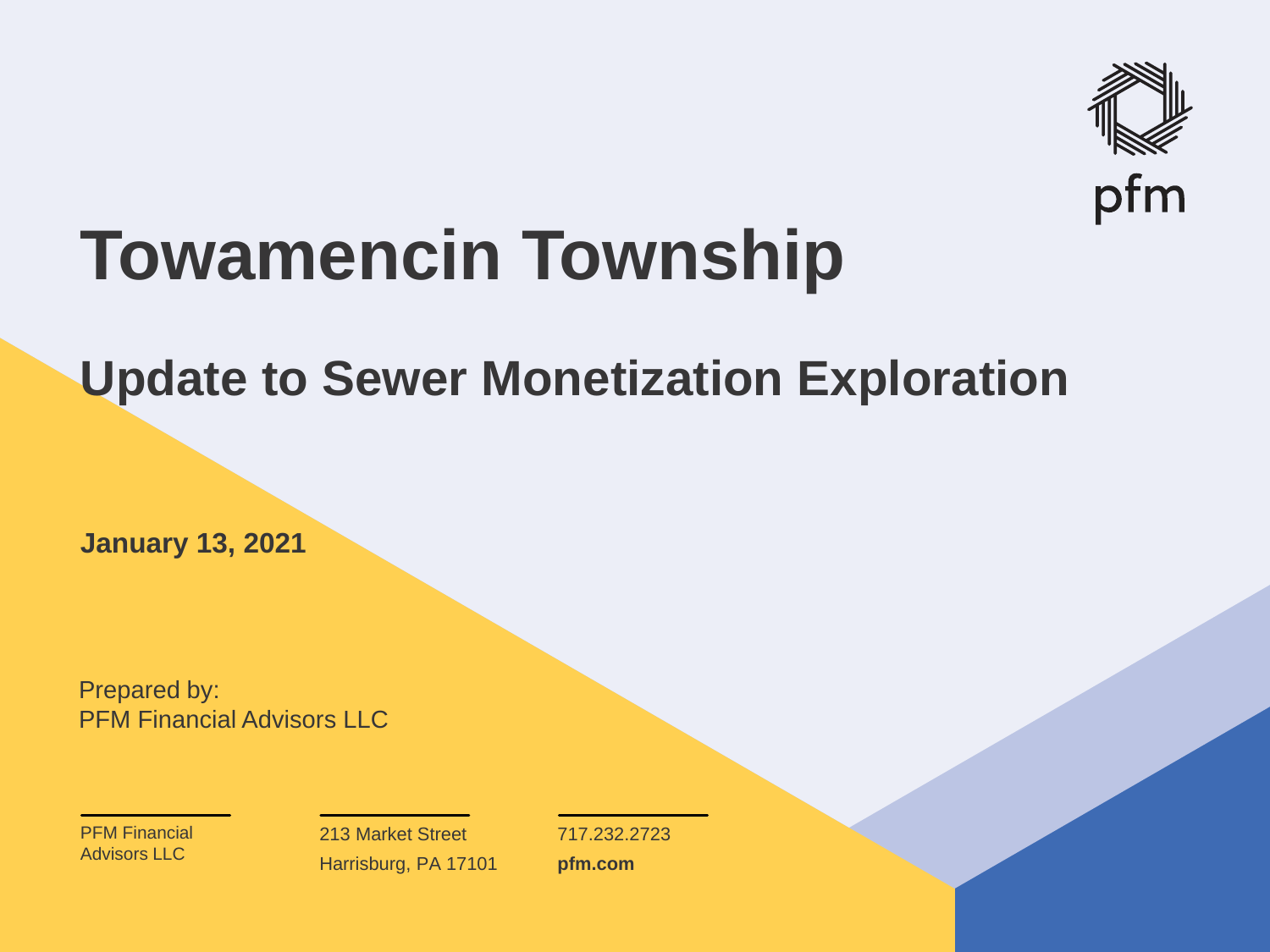## **PFM's Typical Asset Exploration Process**



**Note:** During stages 2 and 3 of the exploration, periodic updates will be provided.

© PFM 2 Entering Stage 2 does not commit or bind the Township to complete a transaction.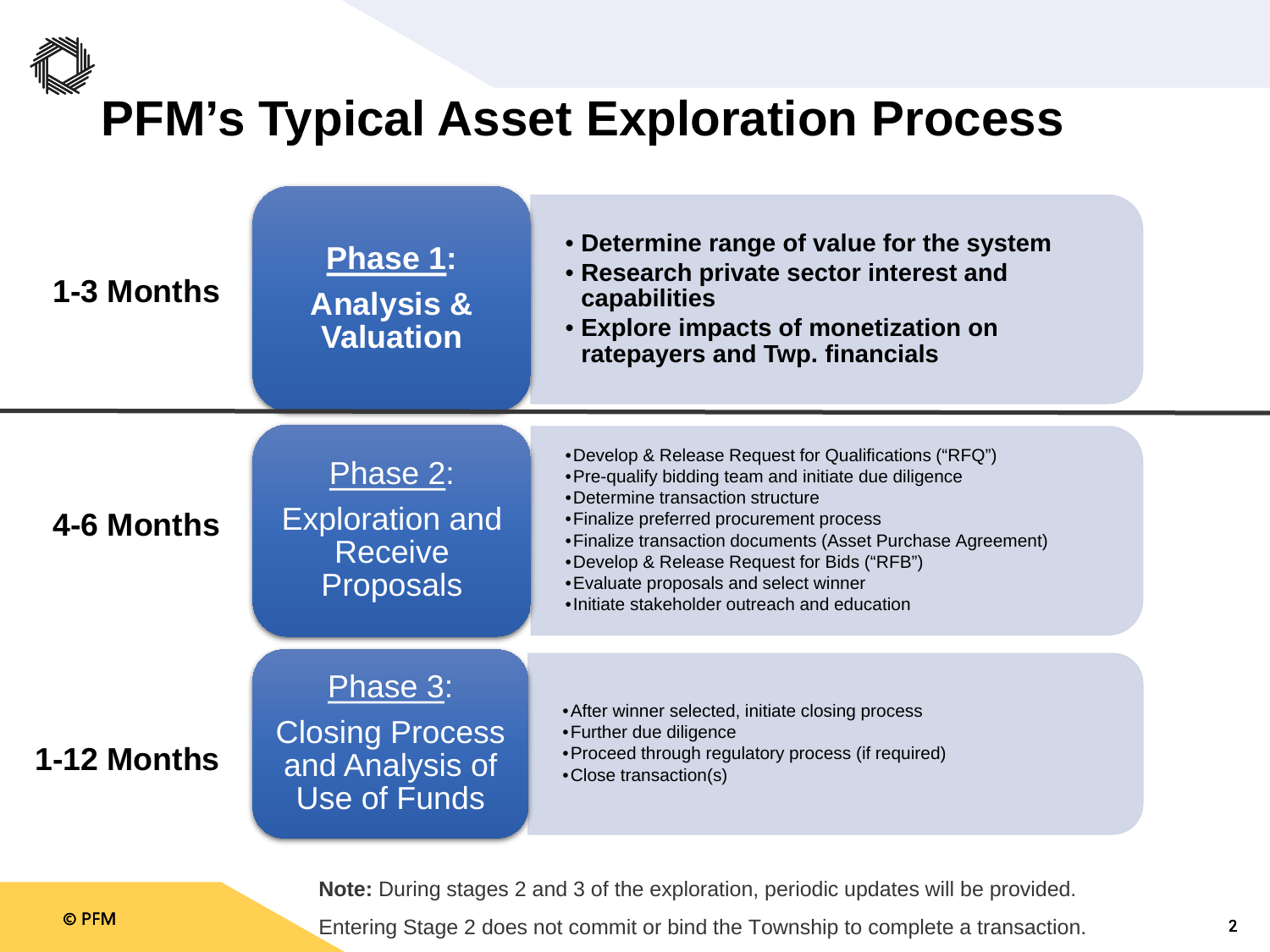## **Phase 1 – Analysis & Valuation**

Work with Administration to gather data to more fully understand the system

- •Data will be used in Phase 2 and 3 to populate the data room which short listed bidders will have access to (if Phase 2 and 3 are applicable)
- **Perform a preliminary utility system valuation to get a rough estimate to help** the Board decide whether or not to move forward with additional exploration
- Assist the Township with other analyses and information needed to make an informed decision.
- No valuation method will produce an exact conclusion of value for a system
- Market conditions, investor demand can not be quantified
- **Our study focuses on 3 generally**

accepted valuation methodologies:

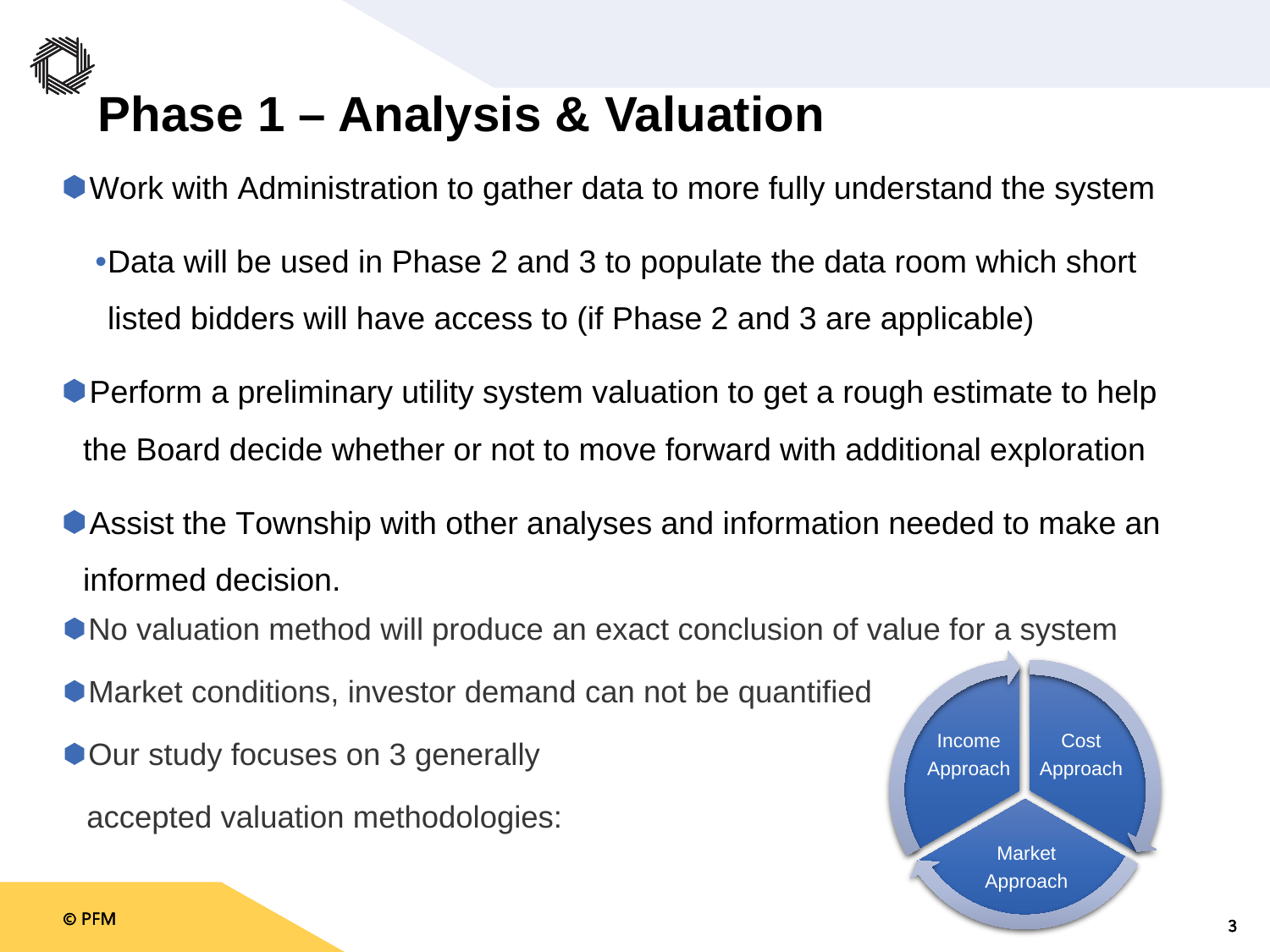

#### **Phase 1 - Cost Approach**

- Prior to Act 12, purchasers of sewer systems generally bid based on depreciated original cost
	- •Following Act 12 purchasers are now able to bid based on market value
- Looks at the underlying assets owned by the Township as part of its sewer operations and attempts to assign a value to them based on age, condition, and other factors
- Common multiples of Book Value(a.k.a. Depreciated Original Cost) that are applied range but are generally greater than 1.25x

| Depreciated Original Cost Calculation (As of December 31, 2020) |              |  |
|-----------------------------------------------------------------|--------------|--|
| <b>Total Sewer Capital Assets</b>                               | \$60,400,000 |  |
| <b>Accumulated Depreciation</b>                                 | \$42,225,000 |  |
| <b>Depreciated Original Cost</b>                                | \$18,175,000 |  |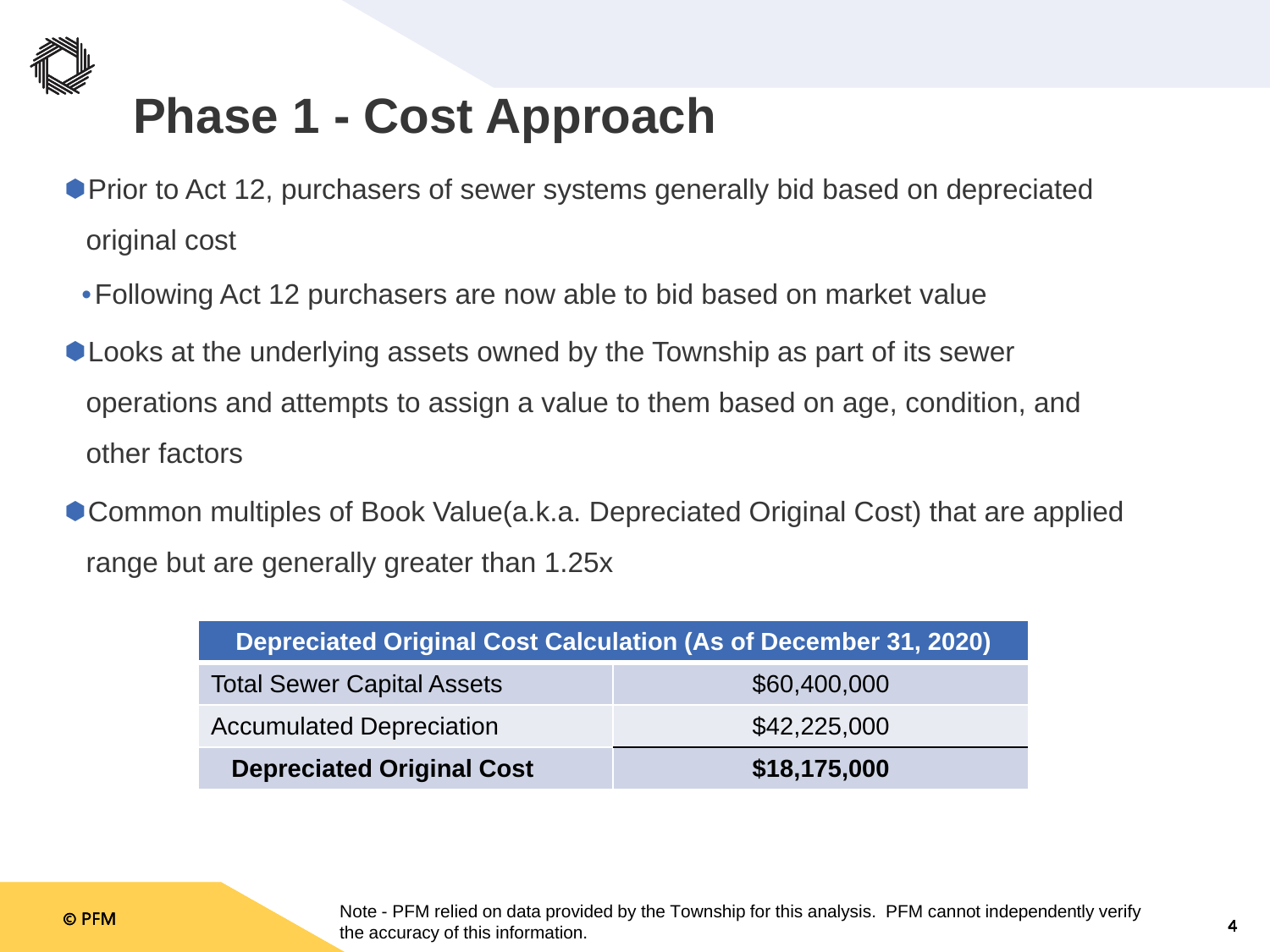

#### **Phase 1 - Income Approach**

- Values the future income generated from system. Many assumptions were made including: **FREE CASH FLOW (2020 BUDGET)**
	- •Future rates
	- •Future treatment/capital expenses
	- •Future growth in the Township
	- •Inflation
	- •Sewage disposal
- **The type of buyer matters:** 
	- •Regulated by PUC (ex. Aqua/American)
	- vs. Unregulated (Municipal Authority)
	- •Different assumptions are used under the two models

| <b>Township: Operating</b><br><b>Revenues</b>      | \$5,395,463 |
|----------------------------------------------------|-------------|
| <b>Authority: Sewage</b><br><b>Disposal</b>        | \$217,143   |
| <b>Township: Operating</b><br><b>Expenses</b>      | \$3,658,843 |
| <b>Free Operating Cash</b><br><b>Flow (EBITDA)</b> | \$1,953,763 |

**NOTE**: the free operating cash flow listed above is does not include the payment of any sewer related debt, interfund transfers, etc. and is meant to represent the cash flow that would be available to a purchaser should a sale occur.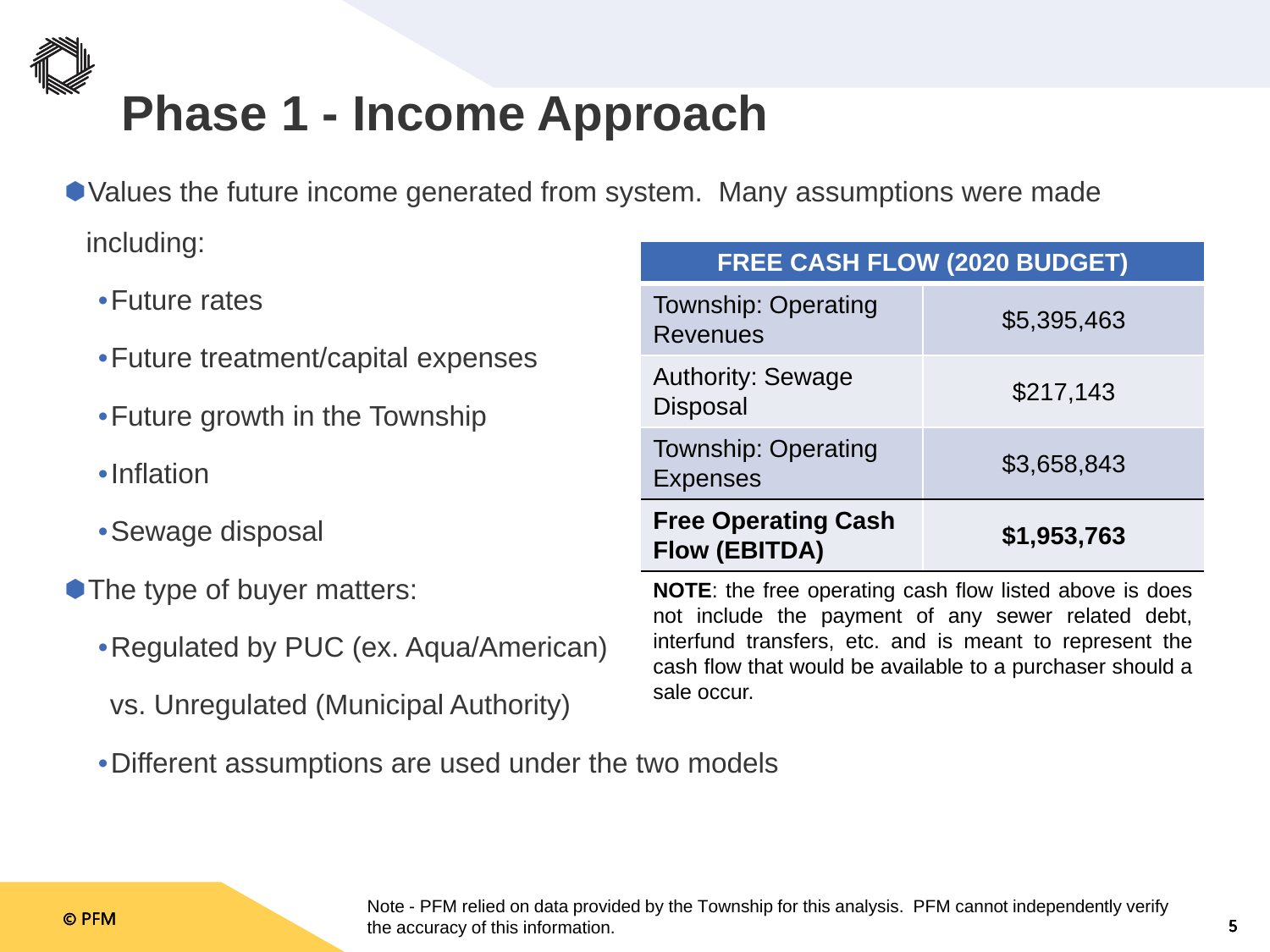

#### **Phase 1 - Market Approach**

- Values are derived from comparing financial metrics to similar transactions
	- •Geography
	- •Size
	- •Collection only vs. collection & treatment
- **Price Per Customer is most common** 
	- •Use number of customers to compare to similar transactions
	- •Towamencin Township currently has about **8,346** connections
		- o Residential: 7,572
		- o Commercial: 494
		- o Remaining Upper Gwynedd Connections: 280
- Common Price Per Customer metrics range depending on type of system but are generally north of \$5,000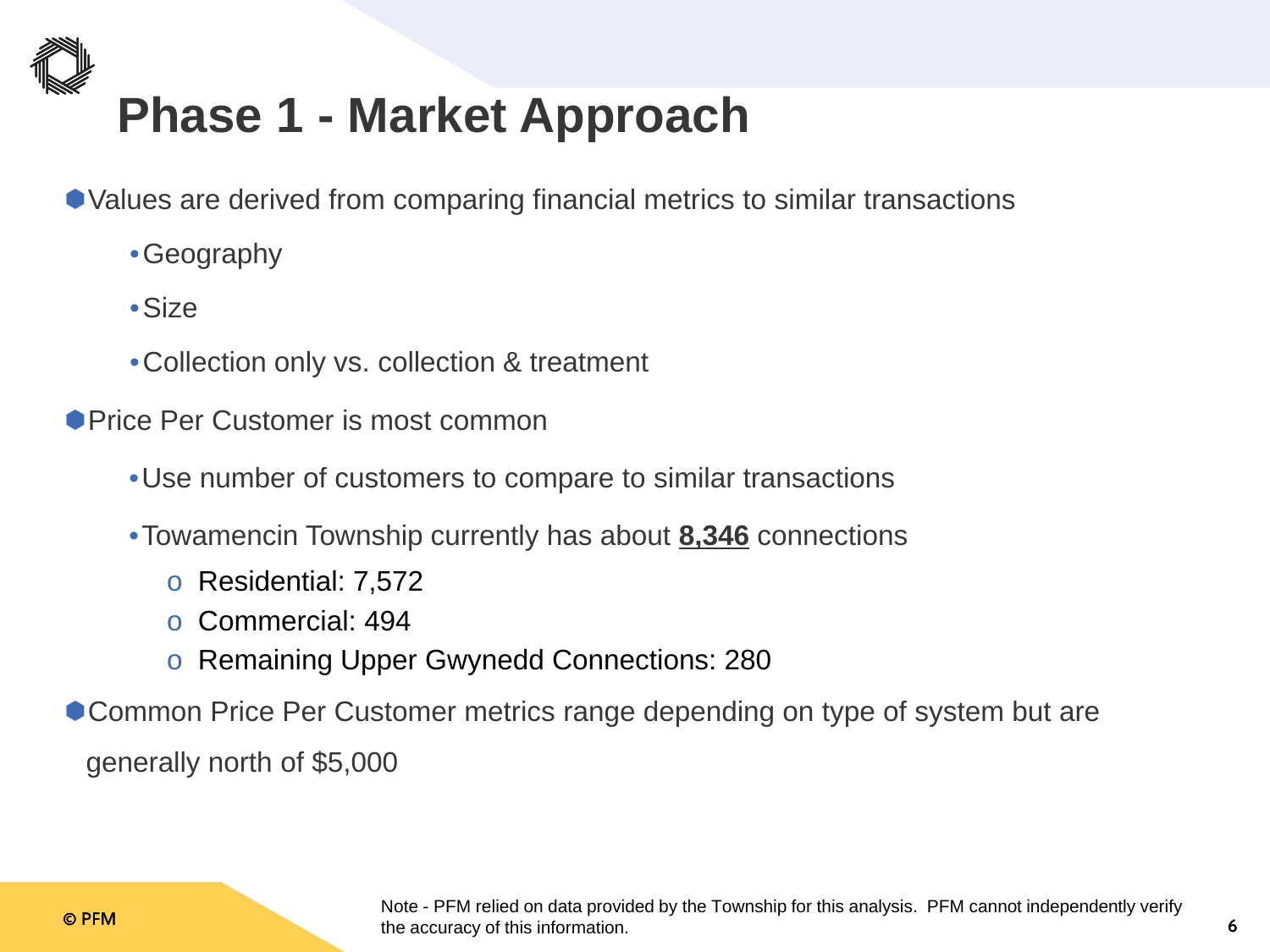

#### **Phase 2 – Exploration and Receive Proposals**

- Draft and Distribute a Request for Qualifications to solicit interest from potential bidders
- Populate and manage data room and bidder requests for information/clarification
- **Draft Management presentation for bidders**
- Work with Legal Team to draft and revise legal documents
- **Prepare and circulate the Request for Bids**
- Summarize results of the Request for Bids
- **If applicable, conduct Best and Final Offer round**
- Update the Township regularly on progress throughout this period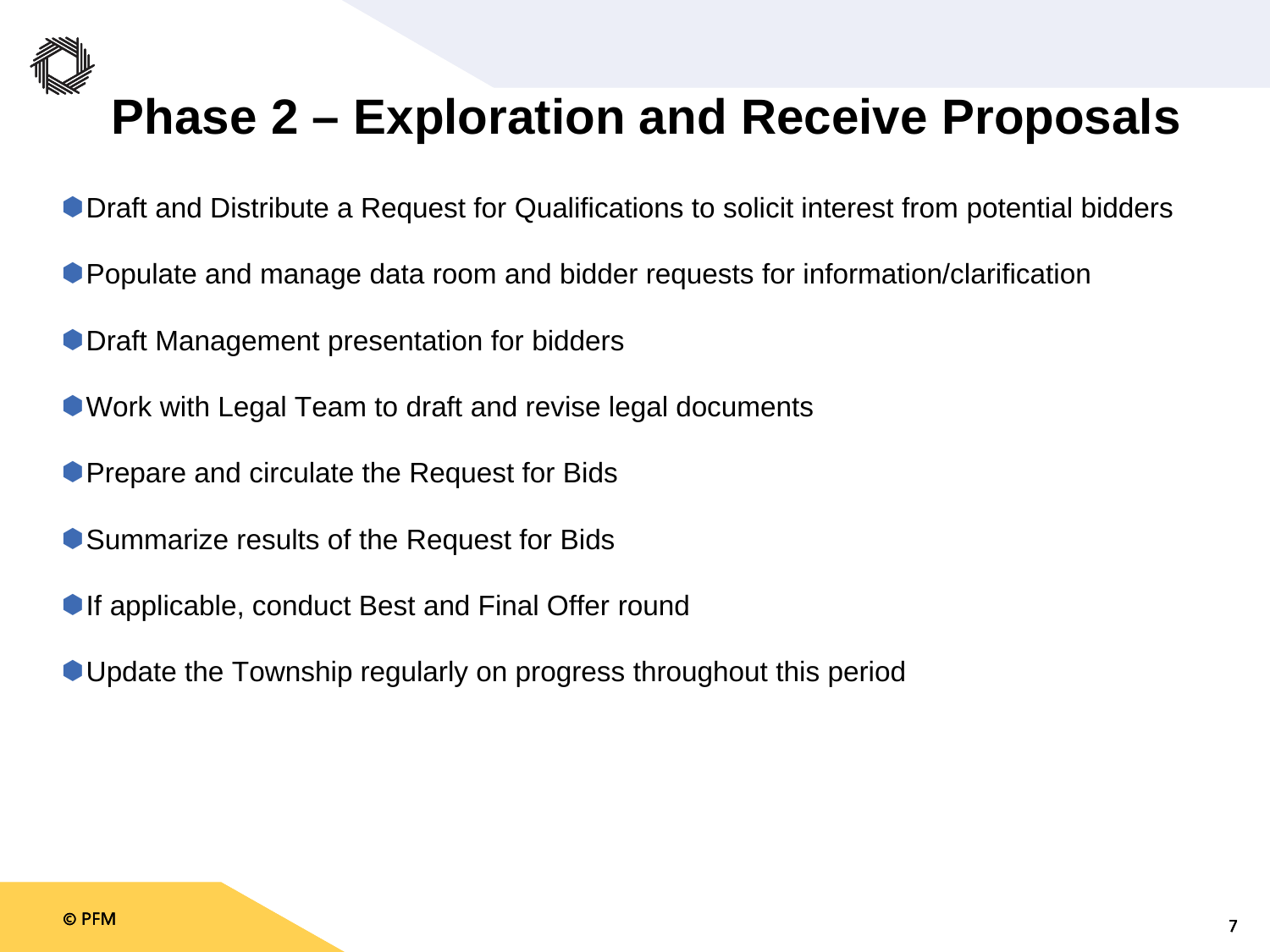

#### **Phase 3 – Closing & Use of Proceeds Analysis**

Work with Legal Team and winning bidder to coordinate Financial Close

- Based on winner, may involve PUC process and/or bond financing
	- •Act 12 of 2016 has modified the timeline for financial close
	- •PUC guidance suggests that the new process will take around 9 to 12 months.
- There may be additional due diligence at this Phase related to real estate holdings (i.e. deeds & easements)
- Coordinate with the Township to develop a plan to most effectively deploy the proceeds of the monetization towards long term investments. Example include:
	- •Debt Reduction
	- •Pension Funding
	- •OPEB Fund or Trust
	- •Other/Existing Long-Term Capital Projects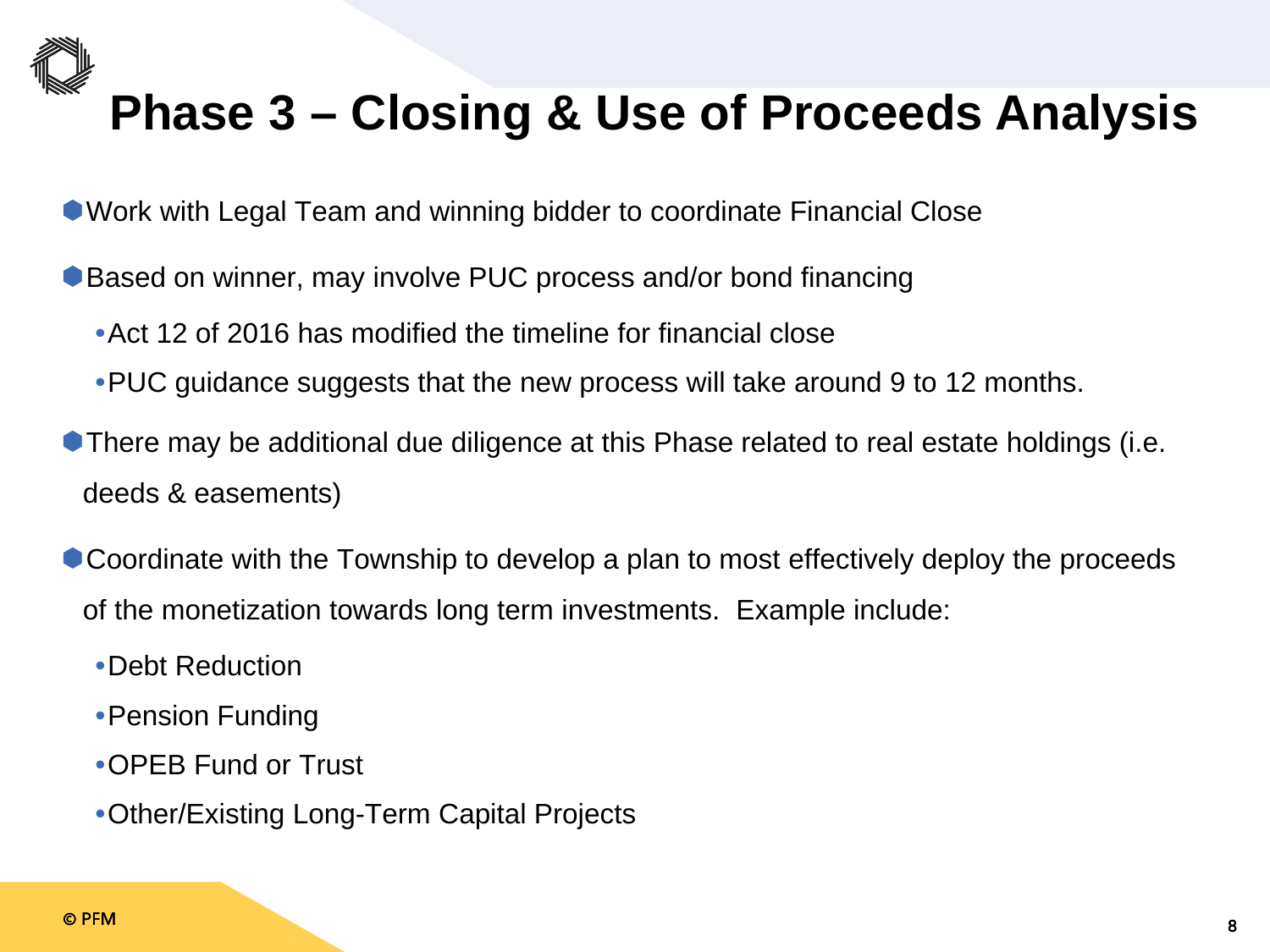

#### **Other Considerations (Upper Gwynedd Connections, Rates, Cash on Hand & General Fund Transfers)**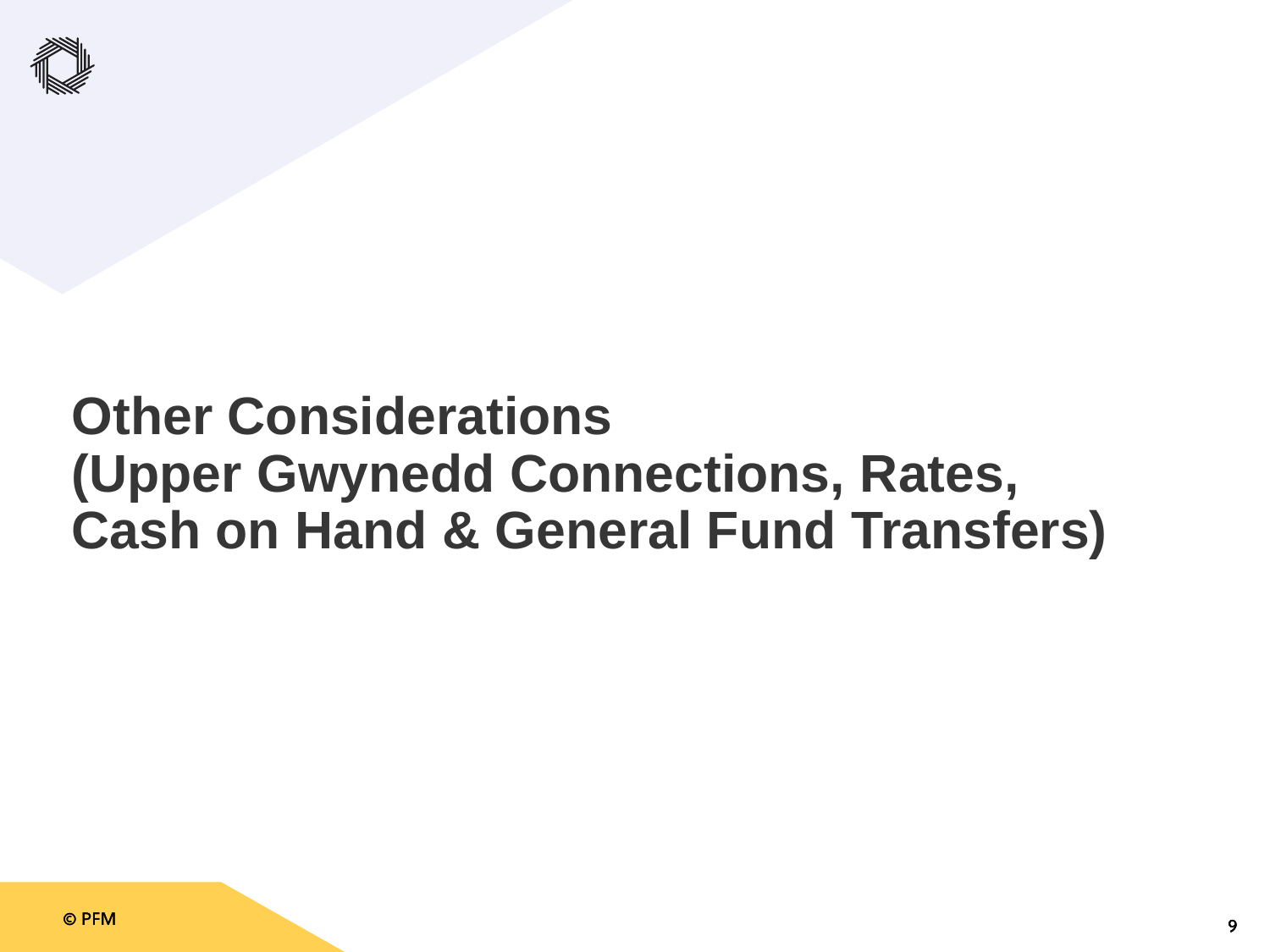

### **Additional Considerations – Upper Gwynedd**

- It is our understanding that Upper Gwynedd Township is in the process of undergoing a significant capital improvement plan with the intention of regaining their wastewater treatment autonomy.
- $\bullet$  It is likely that in the short-term the Township will realize an impact to its financials which may be partly/completely offset by a number of things including but not limited to:
	- 1. It is possible that the Township may have to raise its sewer rates in the future
- 2. The timing of when Upper Gwynedd disconnects from the Township's system
- 3. An estimated 1,400+ additional EDUs coming online over the coming 3-5 years
- 4. An initial capacity reservation charge to Hatfield Meats
- The timing/magnitude of additional EDUs coming online is crucial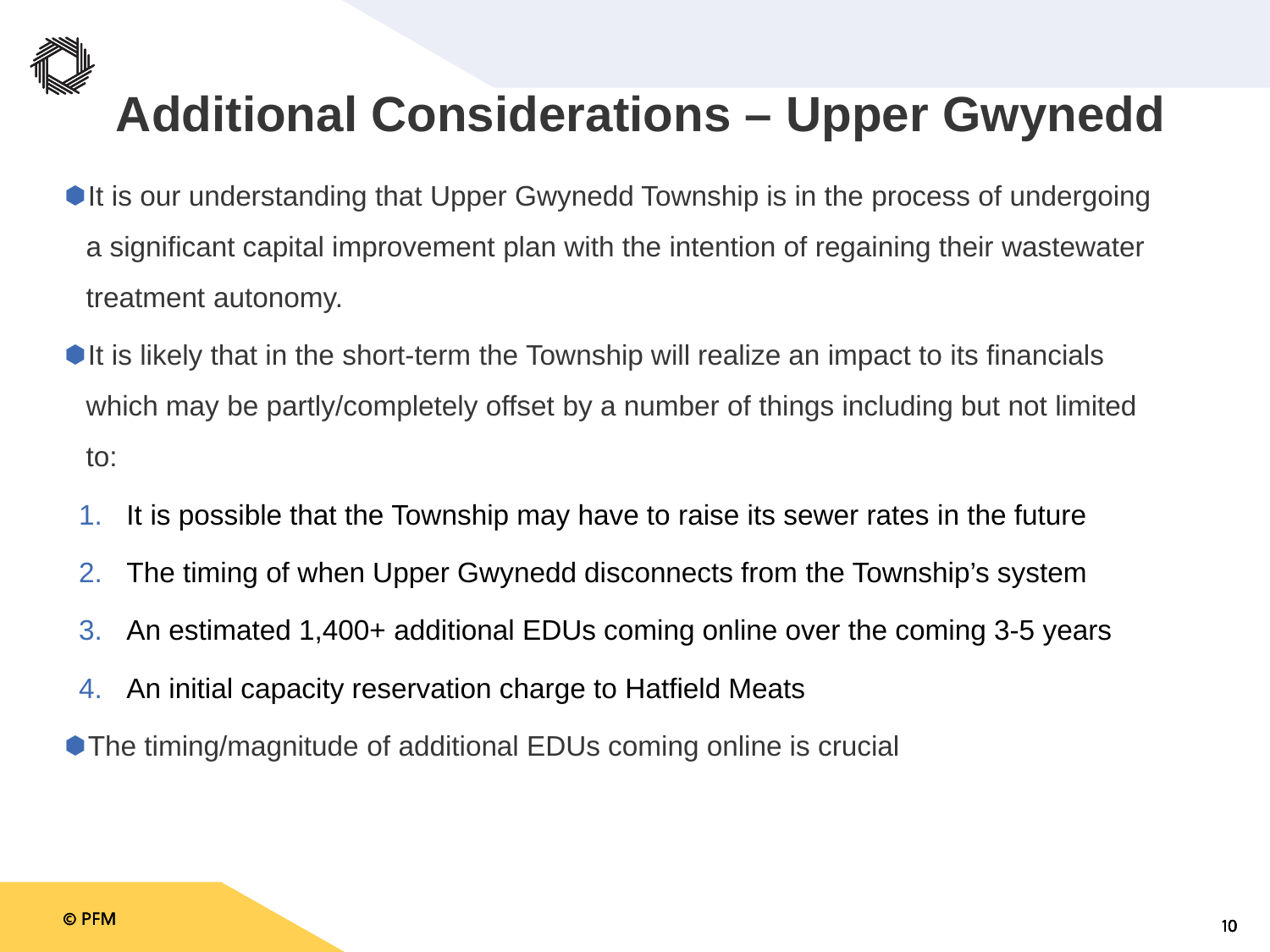

- **The Township currently bills its customers a flat annual fee of \$375 based on the number** of EDU's.
- If sold it is likely that the Township's rates will be converted to a monthly billing regime and include a volumetric component
- Eventually, the Township's rates would likely increase in order to match the rate structure of the successful purchaser

| <b>Towamencin Township - Current Sewer Rate Comparison</b> |                               |                             |                              |                                        |  |
|------------------------------------------------------------|-------------------------------|-----------------------------|------------------------------|----------------------------------------|--|
|                                                            | <b>Towamencin</b><br>Township | <b>Bucks County W&amp;S</b> | Aqua                         | Pennsylvania<br>American [1]           |  |
| Fixed Fee (per Month)                                      | N/a                           | \$23.68                     | \$31.00                      | \$10.00                                |  |
| Rate per 1,000 gallons                                     | N/a                           | \$5.88                      | \$7.60                       | N/a                                    |  |
| Rate per 100 gallons                                       | N/a                           | N/a                         | N/a                          | \$1.5132                               |  |
| <b>Assumed Annual Gallons</b>                              | 48,000                        | 48,000                      | 48,000                       | 48,000                                 |  |
| Average Monthly Bill                                       | N/a                           | \$47.20                     | \$61.40                      | \$70.53                                |  |
| <b>Average Quarterly Bill</b>                              | N/a                           | N/a                         | N/a                          | N/a                                    |  |
| <b>Annual Average</b>                                      | \$375.00                      | \$566.40                    | \$736.80                     | \$846.34                               |  |
| <b>Source</b>                                              | Township                      | <b>BCWSA Website</b>        | PA PUC - Aqua Zone<br>1 Rate | PA PUC - PA<br>American Zone 1<br>Rate |  |

[1] PAWC's current wastewater tariff. Tariff does not include any reduction as part of the Tax Cuts and Jobs Act.

© PFM 11 NOTE: PAWC is currently in for rates that would likely become effective in 2021.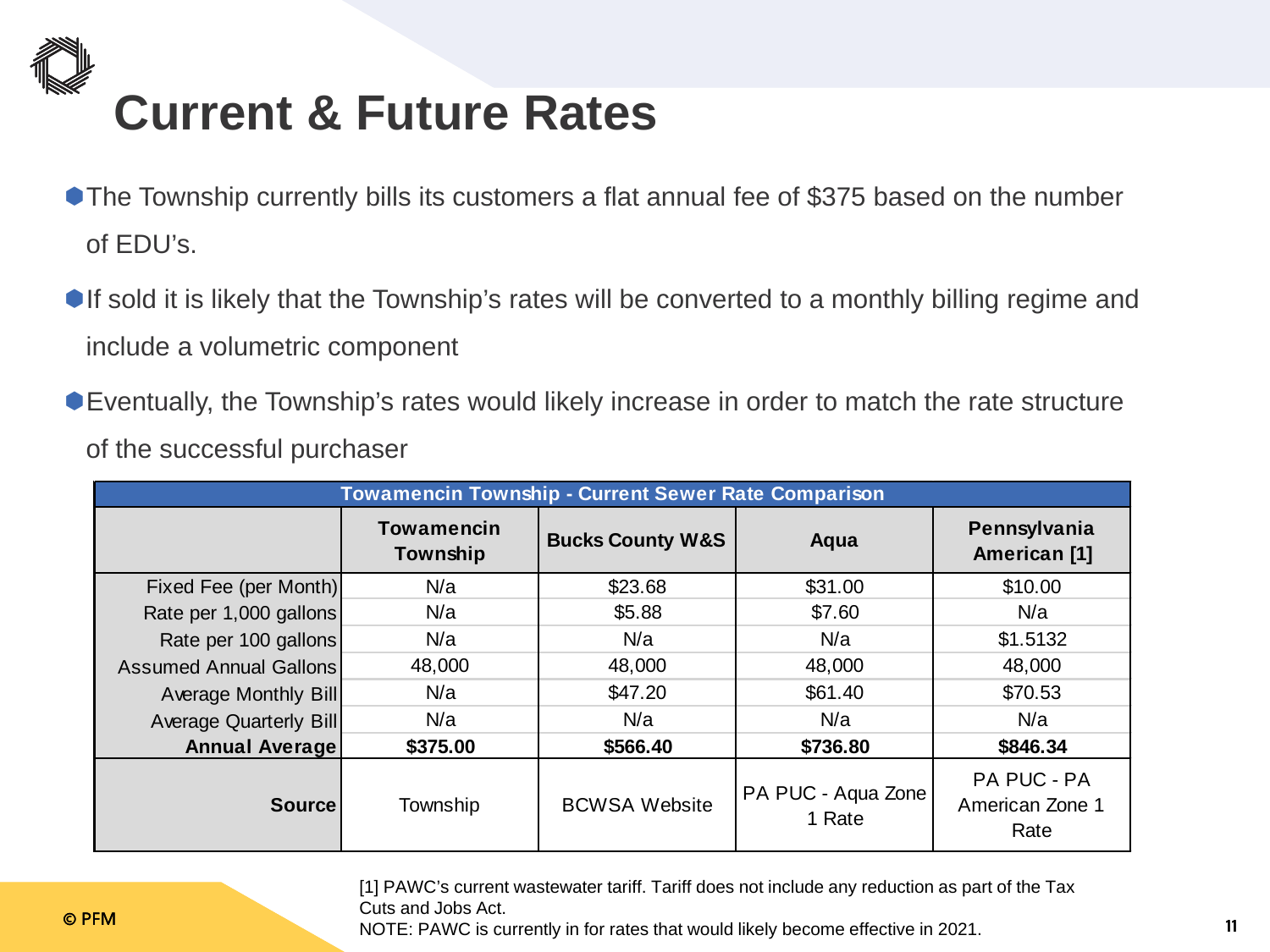# **Sample Timeline - For discussion purposes**

| <b>Sample Timeframe</b>                                  | <b>Event</b>                                                                             |  |  |  |
|----------------------------------------------------------|------------------------------------------------------------------------------------------|--|--|--|
| <b>January 13, 2021</b>                                  | PFM presents limited scope valuation results to Board of<br><b>Supervisors</b>           |  |  |  |
| If Township decides to move forward after the valuation: |                                                                                          |  |  |  |
| <b>January 13, 2021</b>                                  | Board considers PFM contract for Phase 2 and 3 of the sewer<br>sale exploration process  |  |  |  |
| Late January, 2021                                       | Release Request for Qualifications ("RFQ")                                               |  |  |  |
| Early February, 2021                                     | Receive Intent to Respond, signed Confidentiality Agreement, &<br>open virtual data room |  |  |  |
| Late February, 2021                                      | Receive RFQ responses                                                                    |  |  |  |
| Early March, 2021                                        | <b>Qualify bidders</b>                                                                   |  |  |  |
| March $-$ June, 2021                                     | Negotiate transaction documents & Meetings/Tours with bidders                            |  |  |  |
| <b>July, 2021</b>                                        | Release Request for Bids ("RFB")                                                         |  |  |  |
| <b>August, 2021</b>                                      | <b>Receive RFB responses</b>                                                             |  |  |  |
| <b>August, 2021</b>                                      | Best and Final Offer (if applicable)                                                     |  |  |  |
| September, 2021                                          | Board approval of Transaction                                                            |  |  |  |
| <b>TBD</b>                                               | Financial Close – Varies based on type of purchaser                                      |  |  |  |